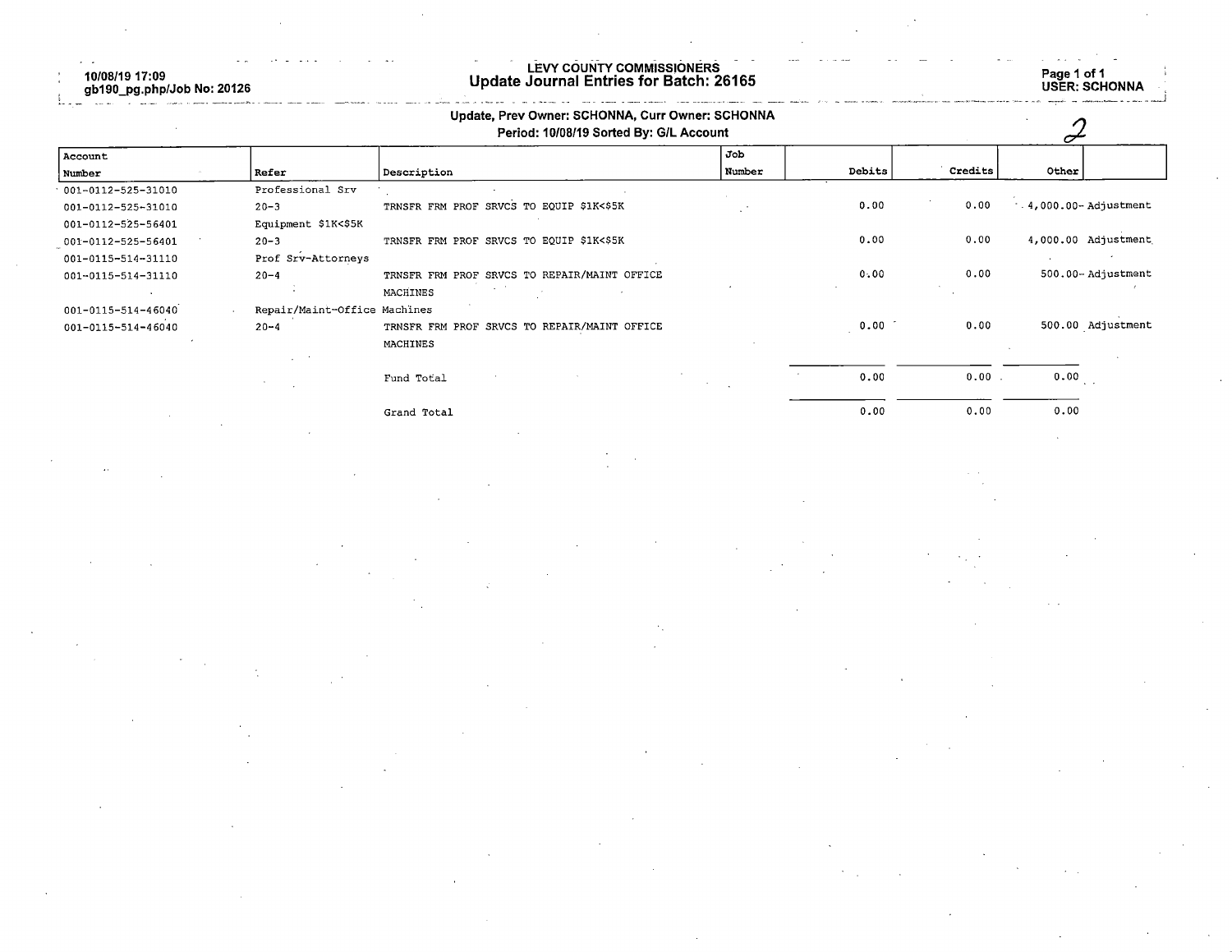$F420$ 

FINANCE CNLY - BAR 20-3

i.

## LEVY BOCC BUDGET AMENDMENT FORM.  $$\tt{Endlat. EIVFINANCE@LEVTCLERK CON}$$

|                                                                             |                                                                  |                                                                          |                                     |   | Une-Time or Recurring? |
|-----------------------------------------------------------------------------|------------------------------------------------------------------|--------------------------------------------------------------------------|-------------------------------------|---|------------------------|
| . Requesting<br>Department / Office:                                        | 0112 COUNTY COMMUNICATIONS                                       |                                                                          |                                     |   | One-time               |
| Explanation/<br>Description:                                                | TRANSFER FUNDS FOR EXPENSES                                      |                                                                          |                                     |   |                        |
|                                                                             |                                                                  |                                                                          |                                     |   | Grant Match?           |
| SOURCE of Funds<br>and Required<br>APPROVAL level:                          | Reducing Expenses (Same Dept & Category) > Dept Head<br>Approval |                                                                          |                                     |   | NO.                    |
| NOTE, ALL COMMITMENTS RECURRING MULTIPLE FISCAL YEARS REQUIRE EGCC APPROVAL |                                                                  |                                                                          |                                     |   | Approved?              |
| <b>BOCC Meeting Date</b><br>(if Necessary)                                  |                                                                  |                                                                          |                                     |   |                        |
|                                                                             |                                                                  |                                                                          |                                     |   |                        |
|                                                                             |                                                                  | BUDGET AMENDMENT DETAIL<br>Description                                   |                                     |   | Increase (Decrease)    |
| <b>Account Number</b><br>001-0112-525-31010                                 | PROFESSIONAL SRV                                                 |                                                                          |                                     | Ş | (4.000)                |
| 001-0112-525-56401                                                          | EQUIPMENT \$IK < \$5K                                            |                                                                          |                                     | Ś | 4,000                  |
|                                                                             |                                                                  |                                                                          |                                     |   |                        |
|                                                                             |                                                                  |                                                                          |                                     |   |                        |
|                                                                             |                                                                  |                                                                          |                                     |   |                        |
|                                                                             |                                                                  |                                                                          |                                     |   |                        |
|                                                                             |                                                                  |                                                                          |                                     |   |                        |
|                                                                             |                                                                  |                                                                          |                                     |   |                        |
|                                                                             |                                                                  |                                                                          |                                     |   |                        |
|                                                                             |                                                                  |                                                                          |                                     |   |                        |
|                                                                             |                                                                  |                                                                          |                                     |   |                        |
|                                                                             |                                                                  |                                                                          |                                     |   |                        |
|                                                                             |                                                                  |                                                                          |                                     |   |                        |
|                                                                             |                                                                  |                                                                          |                                     |   |                        |
|                                                                             |                                                                  |                                                                          |                                     |   |                        |
|                                                                             |                                                                  |                                                                          |                                     |   |                        |
|                                                                             |                                                                  |                                                                          | Net Increase (Decrease) in USES: \$ |   |                        |
|                                                                             |                                                                  |                                                                          |                                     |   |                        |
|                                                                             | ADDITIONAL REVENUES/SOURCES ONLY IN THIS SECTION:                |                                                                          |                                     |   |                        |
| <b>Account Number</b>                                                       |                                                                  | Description                                                              |                                     |   | Increase (Decrease)    |
|                                                                             |                                                                  |                                                                          |                                     |   |                        |
|                                                                             |                                                                  |                                                                          |                                     |   |                        |
|                                                                             |                                                                  |                                                                          |                                     |   |                        |
|                                                                             |                                                                  |                                                                          |                                     |   |                        |
|                                                                             |                                                                  |                                                                          |                                     |   |                        |
|                                                                             |                                                                  | Net Increase (Decrease) in SOURCES: \$<br>DOES BUDGET AMENDMENT BALANCE? |                                     |   |                        |
|                                                                             |                                                                  |                                                                          |                                     |   |                        |
| DEPARTMENT<br>HEAD:                                                         |                                                                  |                                                                          |                                     |   |                        |
|                                                                             |                                                                  |                                                                          |                                     |   |                        |
| <b>COUNTY</b>                                                               |                                                                  |                                                                          |                                     |   |                        |
| COORDINATOR:                                                                |                                                                  |                                                                          |                                     |   |                        |
|                                                                             |                                                                  |                                                                          |                                     |   |                        |
| <b>CLERK OR FINANCE</b>                                                     |                                                                  |                                                                          |                                     |   |                        |
| OFFICER                                                                     |                                                                  |                                                                          |                                     |   |                        |